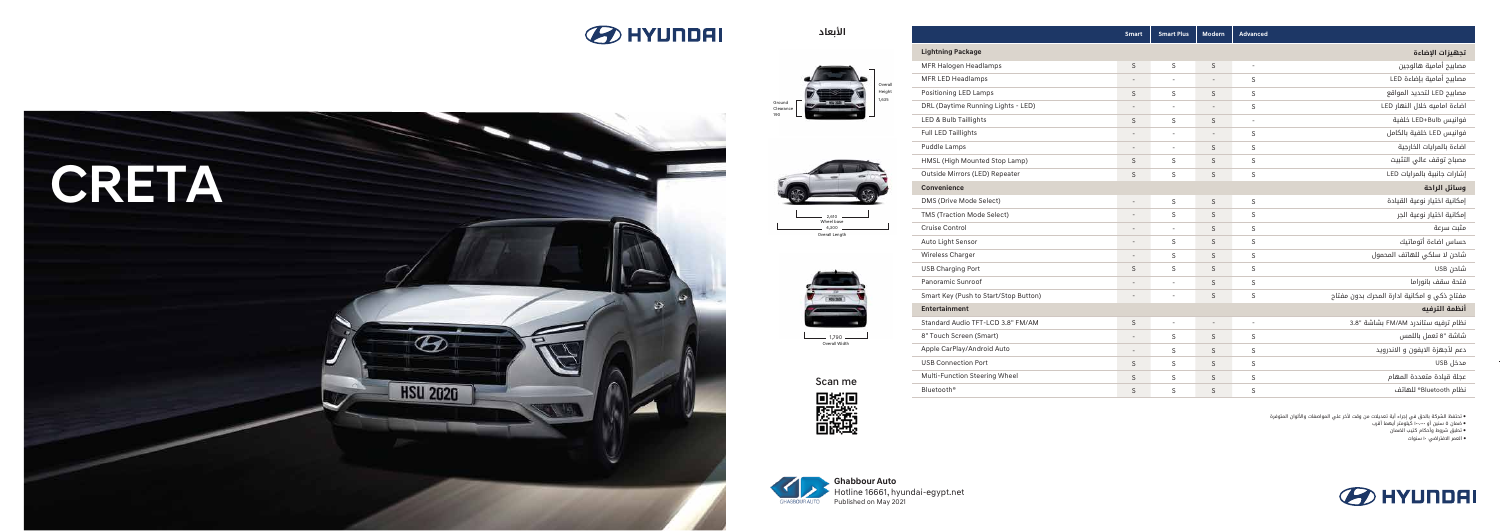## **الألوان الخارجية**

(-) Not Available (S) Standard

( S غير متاح (-) أساسى (

**PWT** Polar White



**T 2 X** Typhoon Silver



**RS 7** Red Mulberry



**BE 7** Galaxy Blue

## **ً الكريتا الجديدة كليا**

تتميـز سـيارة كريتـا بالطبـع العصـري الـذي يبـرز اسـلوبها وجراتهـا بوضـوح. التفاصيـل الجرينـة تؤكـد جمعهـا علـى انهـا مختلفـه وتتخطـى حـدود التصميـم المعـروف. وفـي كل زاويـه مـن زواياهـا تشـع

|                                          | <b>Smart</b>             | <b>Smart Plus</b>        | <b>Modern</b>            | <b>Advanced</b>          |                                 |  |
|------------------------------------------|--------------------------|--------------------------|--------------------------|--------------------------|---------------------------------|--|
| التجهيزات الداخلية<br><b>Interior</b>    |                          |                          |                          |                          |                                 |  |
| 3.5" TFT-LCD Cluster Screen              |                          | S                        | $\mathsf S$              | S                        | عدادات مزودة بشاشة "LCD 3.5     |  |
| Sunglasses Holder                        |                          | S                        | S                        | $\mathsf S$              | حامل نظارات                     |  |
| Deluxe Door Scuff                        |                          | S                        | $\mathsf S$              | S                        | أعتاب داخلية فاخرة              |  |
| <b>Rear Air Vents</b>                    |                          | S                        | $\mathsf S$              | $\mathsf S$              | فتحات تكيف خلفية                |  |
| <b>Tricot Cloth Seats</b>                |                          | S                        | $\overline{\phantom{a}}$ | $\overline{\phantom{a}}$ | مقعد من نسيج التريكو            |  |
| <b>Woven Cloth Seats</b>                 |                          | $\overline{\phantom{a}}$ | $\mathsf S$              | S                        | مقعد من القماش المنسوج          |  |
| <b>Tilt Steering Wheel</b>               |                          | S                        | S                        | S                        | عجلة قيادة قابلة للإمالة        |  |
| Driver Seat -6Way Adjustable             | S                        | S                        | $\mathsf S$              | S                        | تحكم في ارتفاع كرسي السائق      |  |
| Bench Type Folding Rear Seats            | $\mathsf S$              | S                        | S                        | S                        | امكانية طى المقاعد الخلفية      |  |
| Driver & Passenger Seats Back Pockets    | $\mathsf S$              | S                        | $\mathsf S$              | $\mathsf S$              | جراب تخزين خلف المقاعد الامامية |  |
| Manual A/C                               | S                        | S                        | S                        | $\overline{\phantom{a}}$ | تكييف هواء يدوى                 |  |
| Auto A/C (Cluster Ionizer)               |                          |                          | $\overline{a}$           | S                        | تكييف هواء أتوماتيك             |  |
| Leather Steering Wheel & Shift Knob      |                          | $\overline{\phantom{a}}$ | $\mathsf S$              | $\mathsf S$              | مقود و ناقل حركة مكسو بالجلد    |  |
| <b>Paddle Shifters</b>                   | $\overline{\phantom{a}}$ | $\overline{\phantom{a}}$ | $\mathsf S$              | S                        | شفتات بالطارة                   |  |
| <b>Exterior</b><br>التجهيزات الخارجية    |                          |                          |                          |                          |                                 |  |
| 16" Alloy Wheels (205/65)                | $\sf S$                  | S                        | $\mathsf S$              | $\overline{\phantom{a}}$ | جنوط سبور مقاس "16 (65/205)     |  |
| 17" Alloy Wheels (215/60)                | $\overline{\phantom{a}}$ | $\overline{a}$           | $\overline{\phantom{a}}$ | S                        | جنوط سبور مقاس "17 (60/215)     |  |
| Full Size Steel Spare Wheel              | S                        | S                        | $\mathsf S$              | S                        | اطار طوارئ حديد كامل الحجم      |  |
| Chrome Grill                             | S                        | S                        | S                        | $\mathsf S$              | شبكة امامية كروم                |  |
| Silver Plated Side Sill & Skid plate     | $\overline{\phantom{a}}$ | $\overline{\phantom{a}}$ | $\mathsf S$              | S                        | عتبة جانبية مطلية فضى           |  |
| Roof Racks                               | $\mathsf S$              | S                        | $\mathsf S$              | S                        | حوامل سقف                       |  |
| Rear Spoiler                             | $\mathsf S$              | S                        | $\mathsf S$              | $\mathsf S$              | سبويلر خلفى                     |  |
| <b>Rear Privacy Glass</b>                |                          | S                        | $\mathsf S$              | $\mathsf S$              | زجاج فاميه خلفى                 |  |
| <b>Electrically Folding Side Mirrors</b> |                          | S                        | $\mathsf S$              | S                        | مرايات كهربائية الطى            |  |





تـم تصميـم CRETA متعـددة الاسـتخدامات كـي تسـاعدك لتفعـل المزيـد كل يـوم وتنجـز كل شـيء<br>بأسلوب أنيق.



# **لمحبين القيادة التجهيزات الداخلية**



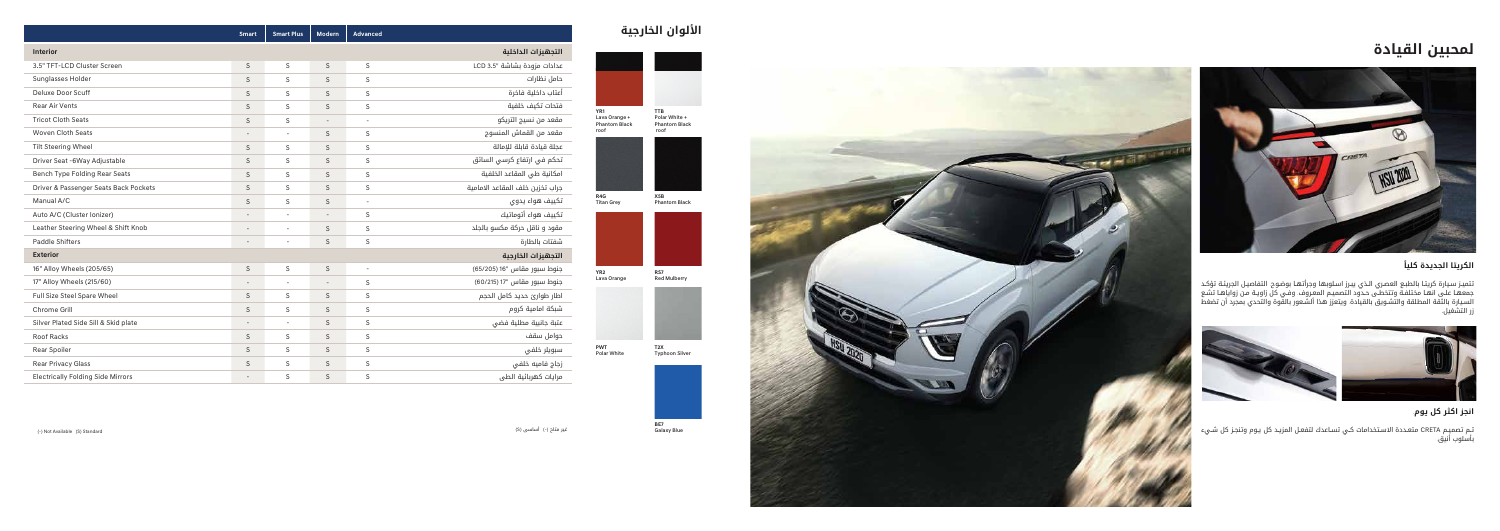

### **قوية وكفؤة**

سـيارة كريتـا قويـة وسـرعة الإسـتجابة لاسـيما انهـا مجهـزة بمحـركات متطـورة تجعـل القيـادة ممتعـة. تتميـز محـركات البنزين ببنـاء مـن الالمنيـوم الموفـر للـوزن لتحسـين الاقتصـاد فـي اسـتهلاك الوقود. وهي متوفـرة مع اعمدة كامـات علوية مزدوجة (DOHC (بالإضافة إلى توقيت الصمامات المتغير المزدوجة لتحسين الأداء.

#### **ً كن على إتصال دائما**

تتوفـر شاشـة العـرض الاختياريـة مقـاس 8 بوصـة مـع دعـم الاتصـال مـع البلوتـوث كمـا تعـرض الشاشـة تطبيـق الملاحـة علـى الهاتف الذكي.



| <b>Dimensions &amp; Weight</b>              |                                         |                          |                          |                              | الأبعاد                              |
|---------------------------------------------|-----------------------------------------|--------------------------|--------------------------|------------------------------|--------------------------------------|
| Length (mm)                                 |                                         | 4,300                    |                          |                              | الطول الكلى (مم)                     |
| Width (mm)                                  | 1,790                                   |                          |                          |                              | العرض الكلى (مم)                     |
| Height (W/Roof Racks) (mm)                  | 1,635) 1,620)                           |                          |                          | الارتفاع الكلى (مم)          |                                      |
| Wheelbase (mm)                              | 2,610                                   |                          |                          | قاعدة العجلات رمم)           |                                      |
| Ground Clearance (mm)                       | 190                                     |                          |                          | ارتفاع المركبة عن الارض (مم) |                                      |
| Cargo Volume (L) - VDA                      |                                         | 433                      |                          |                              | السعة التخزينية لصندوق الامتعة رلتر، |
| Curb Weight (KG)                            |                                         | 1,282                    |                          |                              | الوزن الصافي (كجم)                   |
| Gross Weight (KG)                           | 1,690                                   |                          |                          | الوزن الإجمالي (كجم)         |                                      |
| <b>Suspension, Brakes and Steering</b>      |                                         |                          |                          |                              | نظام التعليق و المكابح               |
| Front Suspension                            |                                         | McPherson Strut          |                          |                              | نظام التعليق الامامي                 |
| Rear Suspension                             | CTBA (Coupled torsion beam axle)        |                          |                          | نظام التعليق الخلفى          |                                      |
| <b>Steering Type</b>                        | MDPS (Motor Driven Power Steering)      |                          |                          | نوع التوجيه                  |                                      |
| <b>Front Brakes</b>                         | 16" Ventilated Discs                    |                          |                          | المكابح الامامية             |                                      |
| <b>Rear Brakes</b>                          | 14" Discs                               |                          |                          | المكابح الخلفية              |                                      |
| <b>Powertrain</b>                           |                                         |                          |                          |                              | القدرة و الأداء                      |
| Engine Capacity (L)                         | 1.5 DOHC D-CVVT                         |                          | السعة اللترية (L)        |                              |                                      |
| Power (HP / RPM)                            | 6,300/113                               |                          |                          | اقصى قوة حصانيه (Hp/Rpm)     |                                      |
| Torque (NM /RPM)                            | 4,500/144                               |                          |                          | اقصی عزم (Nm /Rpm)           |                                      |
| Transmission                                | IVT (Intelligent Variable Transmission) |                          |                          | ناقل حركه أتوماتيك           |                                      |
|                                             | <b>Smart</b>                            | <b>Smart Plus</b>        | <b>Modern</b>            | <b>Advanced</b>              |                                      |
| <b>Safety / Security</b>                    |                                         |                          |                          |                              | أنظمة الامان                         |
| ABS (Antilock Braking System)               | $\mathsf S$                             | S                        | $\mathsf S$              | S                            | مكابح مضادة للانغلاق                 |
| EBD (Electronic Brake Distribution)         | $\mathsf S$                             | S                        | $\mathsf S$              | S                            | توزيع قوة المكابح إلكترونياً         |
| ESP (Electronic Stability Program)          | $\mathsf S$                             | S                        | $\mathsf S$              | $\mathsf S$                  | نظام الاتزان الالكتروني              |
| HAC (Hill Assist Control)                   | $\mathsf S$                             | S                        | $\mathsf S$              | S                            | برنامج التوازن عند المرتفعات         |
| Dual Front Airbags                          | $\mathsf S$                             | $\mathsf S$              | $\mathsf S$              | $\mathsf S$                  | وسادة هوائية امامية مزدوجة           |
| Front Fog Lamps                             | $\mathsf S$                             | $\mathsf S$              | $\mathsf S$              | S                            | مصابيح شبورة امامية                  |
| TPMS (Tire Pressure Monitoring system)      | $\mathsf S$                             | ${\sf S}$                | $\mathsf S$              | $\mathsf S$                  | نظام مراقبة ضغط الإطارات             |
| EPB (Electronic Parking Brake)              |                                         | $\mathsf S$              | $\mathsf S$              | $\mathsf S$                  | مکابح ید کهربائیة                    |
| Auto Hold Function                          | $\overline{\phantom{a}}$                | $\mathsf S$              | $\mathsf S$              | $\mathsf S$                  | تثبيت تلقائي                         |
| Rear View Camera (Dynamic Parking Guidance) |                                         | S                        | $\mathsf S$              | S                            | كاميرا للرؤية الخلفية                |
| Rear Parking Sensors                        |                                         | ${\sf S}$                | $\mathsf S$              | $\mathsf S$                  | جهاز تحذير المسافة الخلفية           |
| ECM (Electrochromic Rear-view Mirror)       | $\sim$                                  | $\overline{\phantom{a}}$ | $\overline{\phantom{a}}$ | S                            | مرأه داخلية ذاتية التعتيم            |